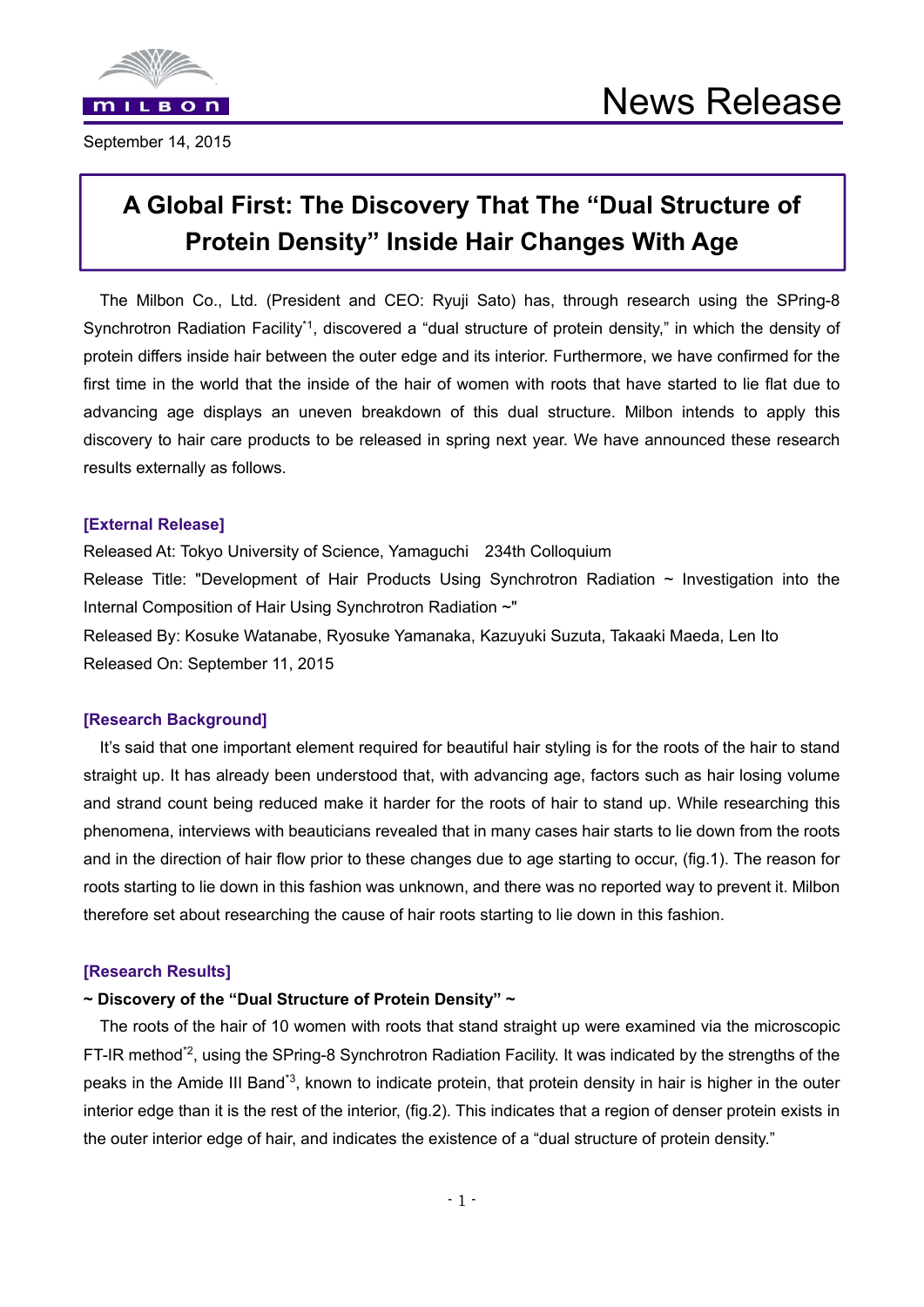

#### **~ Roots Starting to Lie Down and the Breakdown of the Dual Structure ~**

When the hair of 10 women with roots that have started to lie down was examined using the same methods, a difference from the hair with standing up roots was confirmed; an uneven breakdown of the dual structure of the protein, (fig.3). These results led us to conclude that this uneven breakdown of the dual structure in accordance with advancing age is one of the factors that causes roots to start lying down.

#### **~ New Discoveries Made by This Research ~**

While microscopic FT-IR and other methods have been used in the past to acquire information on the interior of hair, there are no recorded examples of confirmation of the existence of a dual structure of protein density inside hair or that changes in this density occur with age.

## **[Further Plans]**

The use of SPring-8 to analyze the density of protein inside hair has allowed us to identify a new factor at the molecular level in regard to the changes that occur in hair with age. Furthermore, we have identified an effective method of care for these age-induced changes. In regard to our understanding of the dual structure of protein inside hair and methods of care relating to it, we intend to make the following external releases.

#### **[Planned External Releases]**

Released At: The Society of Fiber Science and Technology Fall Research Symposium 2015 Release Title: "Investigation into components distribution in hair using infrared microscope" Released By: Kosuke Watanabe, Ryosuke Yamanaka, Kazuyuki Suzuta, Takaaki Maeda, Len Ito Released On: October 22-23, 2015

Released At: The 67<sup>th</sup> Annual Meeting for the Society of Biotechnology, Japan Release Title: "Age-related change of components distribution in Japanese woman's hair using infrared microscope"

Released By: Kosuke Watanabe, Ryosuke Yamanaka, Kazuyuki Suzuta, Takaaki Maeda, Len Ito Released On: October 26, 2015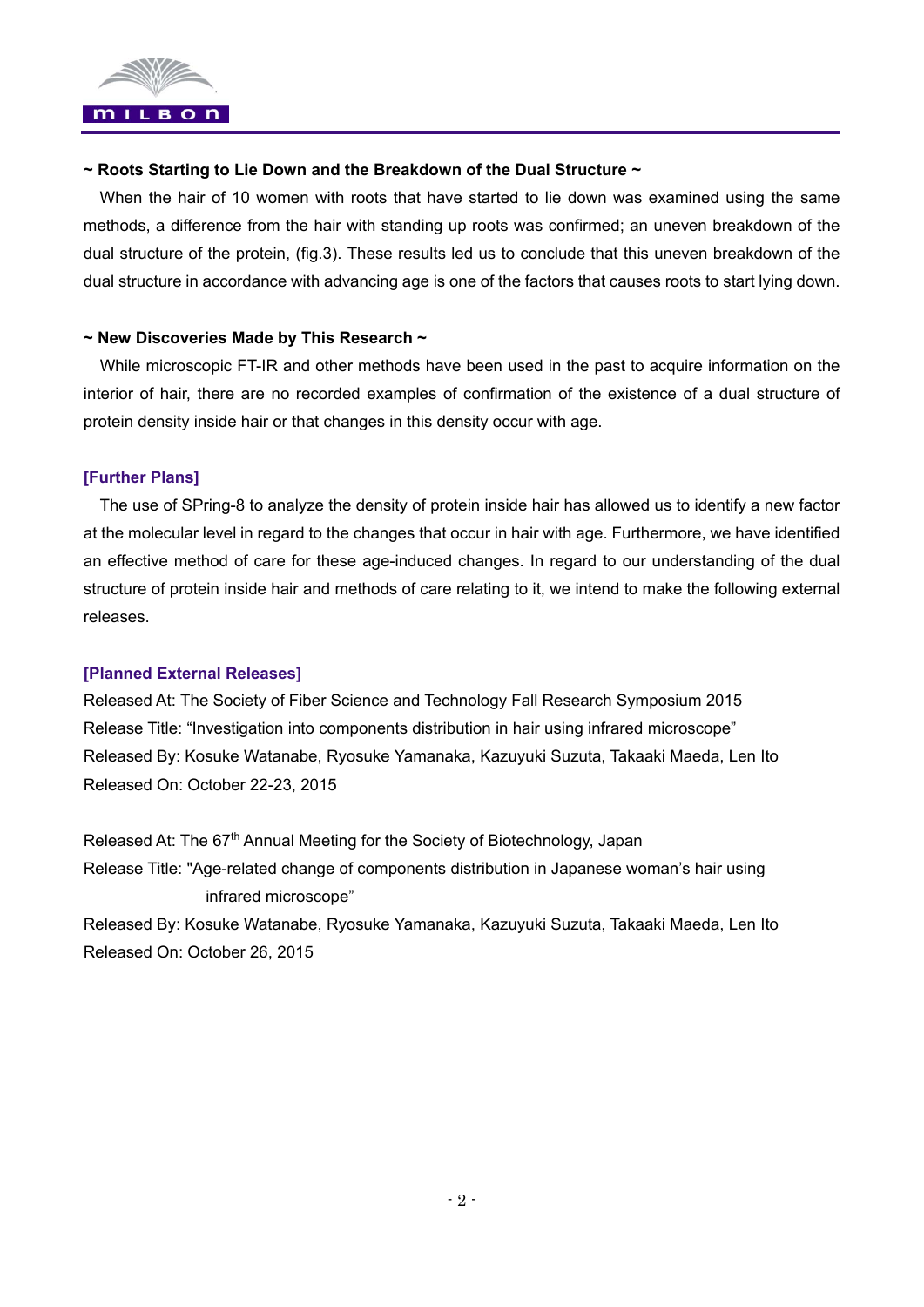





Person With Roots Standing Up Person With Roots Starting to Lie Down

## Fig.1 Differences in Roots Standing Up

When roots start to lie down, parting and hair whorl become more pronounced, having a detrimental effect on hair styles



#### Fig.2 Comparison of Amide III Peak Surface Area Inside Hair

It was discovered that the outer edge of the interior of hair has a higher protein density than the interior, creating a dual structure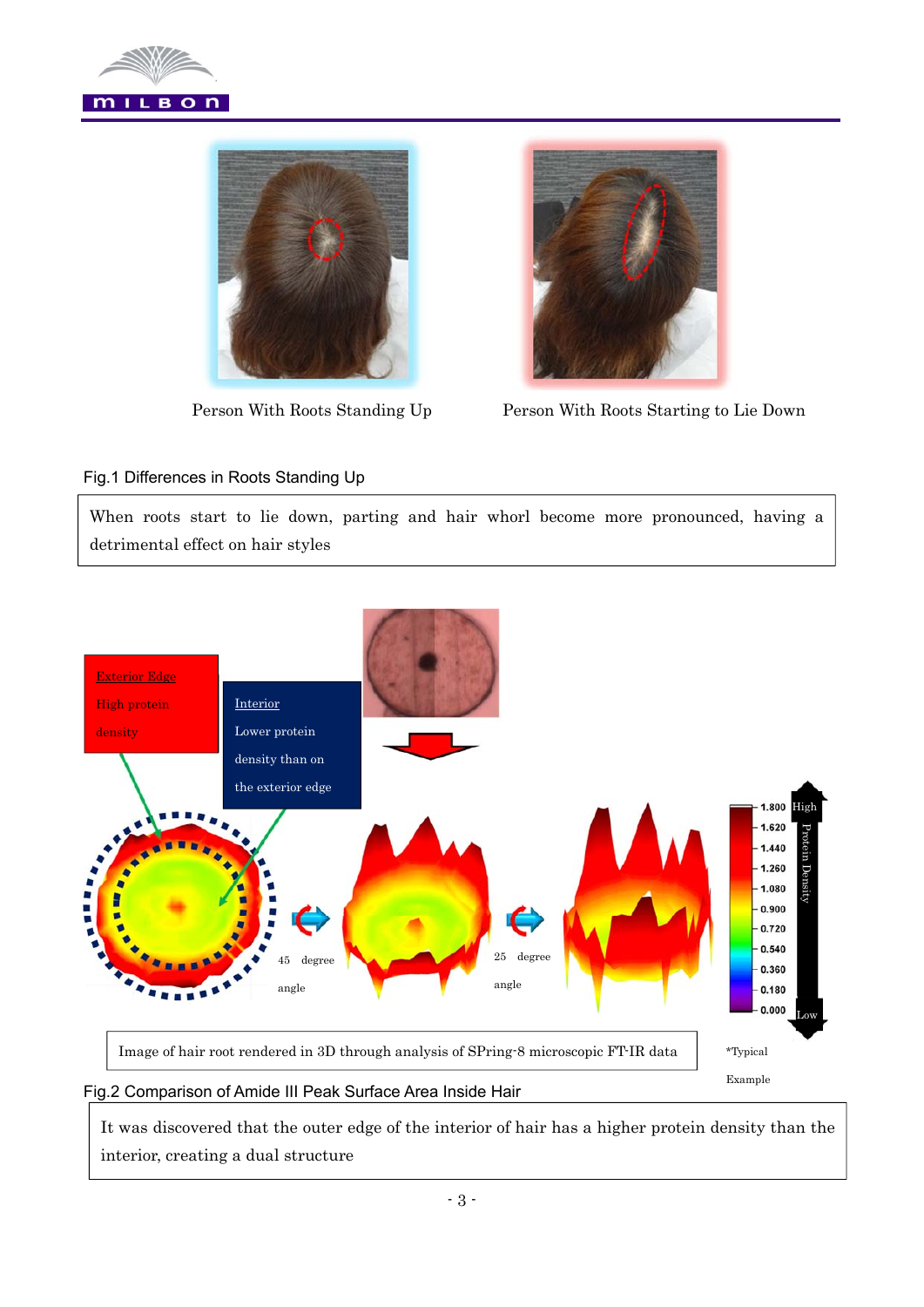



#### Fig.3 Relationship between Roots Starting to Lie Down and Uneven Breakdown of Dual Structure

It was discovered that people with roots that have started to lie down have an uneven breakdown of the dual structure of protein in their hair.

Part of this experiment is uses results from the Japan Synchrotron Radiation Research Institute (SPring-8/JASRI) industrial use general research 2015A1654.